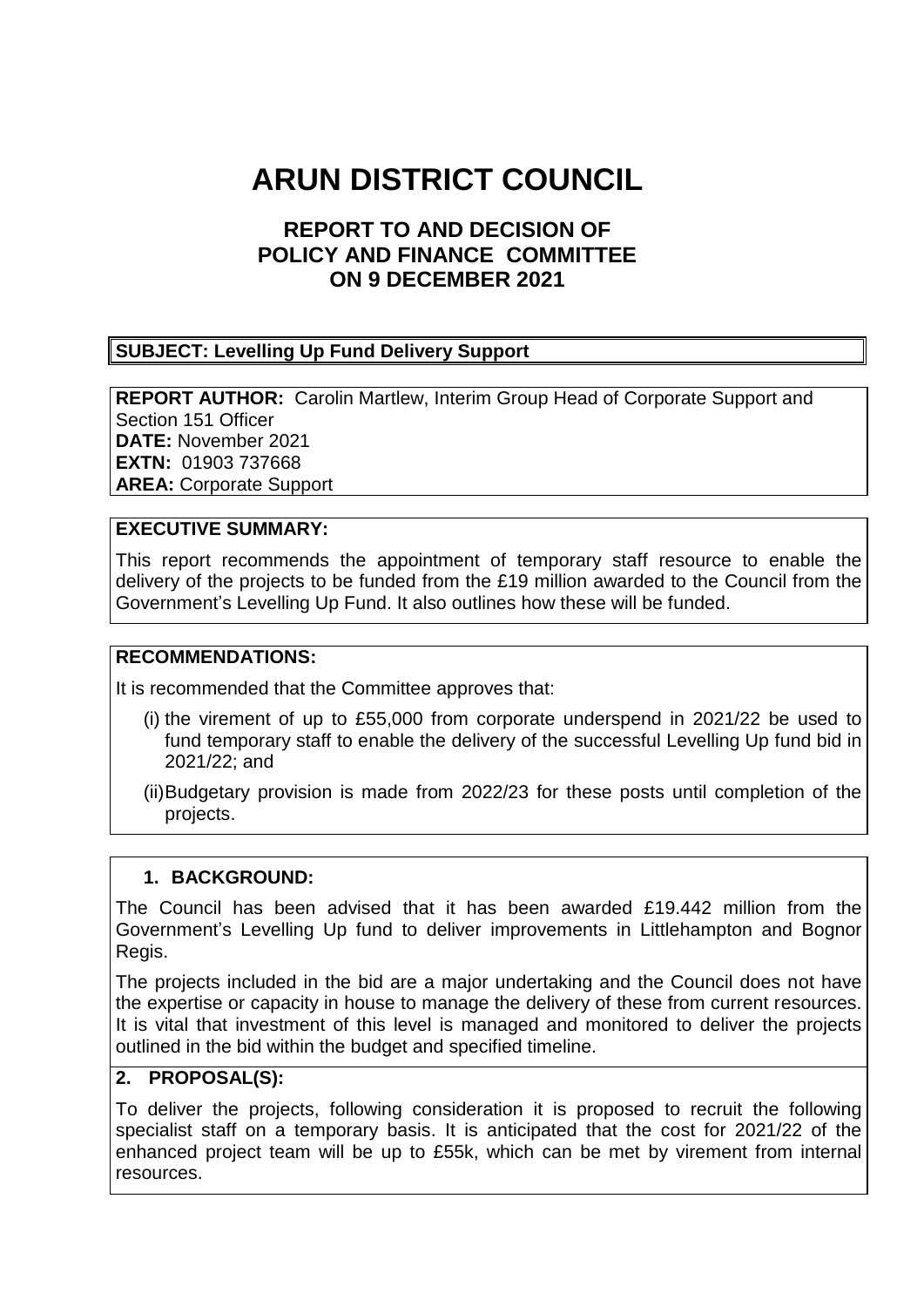It is also proposed that the full year cost (£220k for 2022/23) be included in future year budgets until the project has been completed. The additional project team resource is required immediately and is comprised of: 1.4 (fte) Project Officers; 2 Project Support Officers: and 0.34 (fte) Project Manager. It should be noted that additional resources may be required as the project progresses, and that the Committee will be updated as soon as further information becomes available.

### **3. OPTIONS:**

The options available to Members are:

- Approve the financial resources required for additional staffing for the delivery of the Levelling Up fund project (preferred option);
- Reject the additional financial resources to deliver the Levelling Up fund project. This option carries the significant risk that the Council will have insufficient resources to deliver a project of this magnitude successfully.

| <b>CONSULTATION:</b><br>4.                                                                                                |            |           |
|---------------------------------------------------------------------------------------------------------------------------|------------|-----------|
| Has consultation been undertaken with:                                                                                    | <b>YES</b> | <b>NO</b> |
| <b>Relevant Town/Parish Council</b>                                                                                       |            |           |
| <b>Relevant District Ward Councillors</b>                                                                                 |            |           |
| Other groups/persons (please specify)                                                                                     |            |           |
| 5.<br>ARE THERE ANY IMPLICATIONS IN RELATION TO<br>THE FOLLOWING COUNCIL POLICIES:<br>(Explain in more detail at 6 below) | <b>YES</b> | <b>NO</b> |
| Financial                                                                                                                 |            |           |
| Legal                                                                                                                     |            |           |
| Human Rights/Equality Impact Assessment                                                                                   |            |           |
| Community Safety including Section 17 of Crime &<br>Disorder Act                                                          |            |           |
| Sustainability                                                                                                            |            |           |
| Asset Management/Property/Land                                                                                            |            |           |
| Technology                                                                                                                |            |           |
| Other (please explain)                                                                                                    |            |           |

#### **6. IMPLICATIONS:**

Financial

The financial implications are as contained in the report (£55k 2021/22 and £220k from 2022/23 until the completion of the project). Failure to approve the requested funding carries the significant financial risk of the LUF project not being delivered. Failure of the LUF project also carries significant reputational risk to the Council